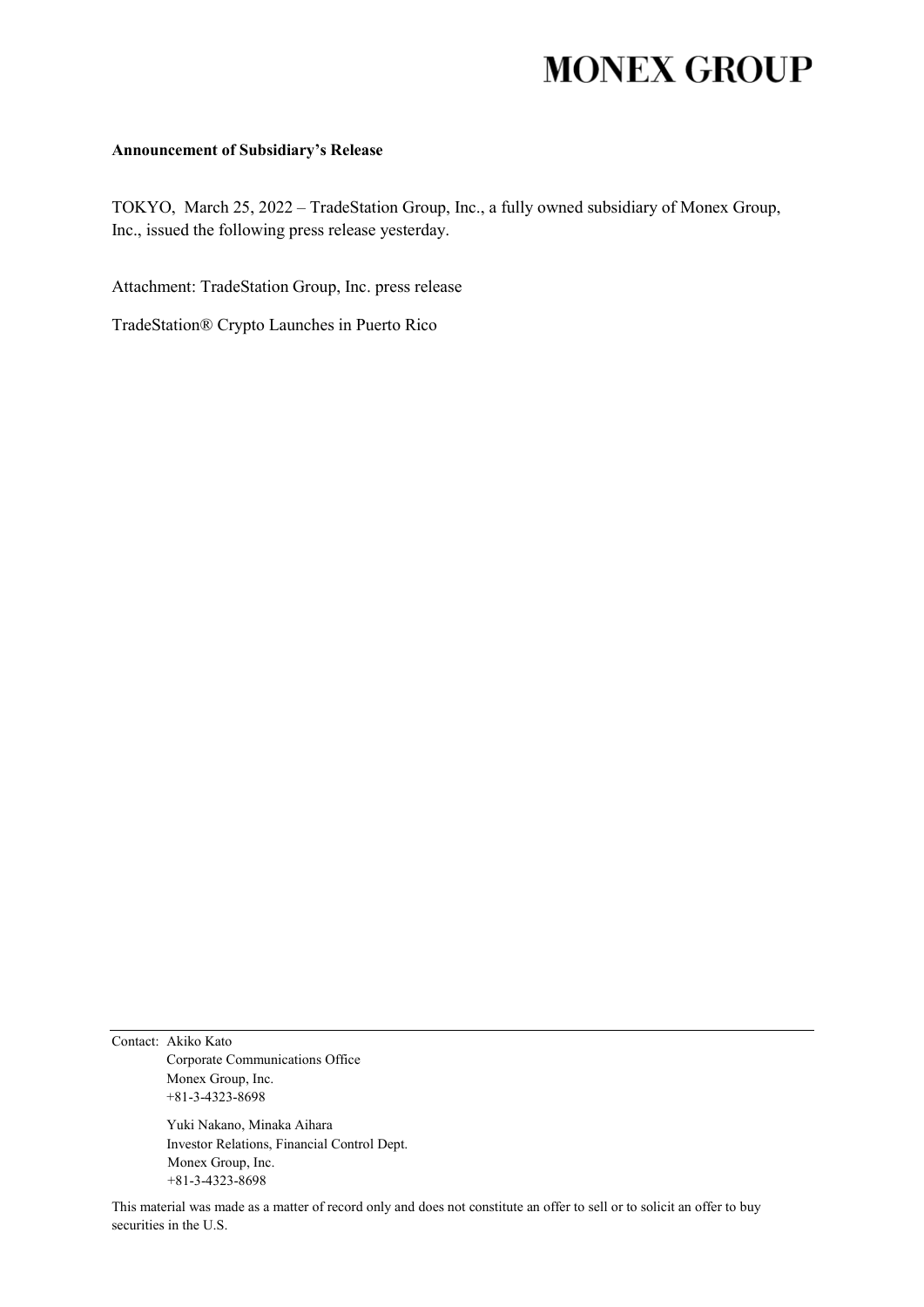

# **TradeStation® Crypto Launches in Puerto Rico**

## *Residents in Puerto Rico can now apply for a TradeStation Crypto account as TradeStation Crypto continues to expand.*

**PLANTATION, Fla. (March 24, 2022)** – [TradeStation,](https://www.tradestation.com/?utm_source=prnewswire&utm_medium=referral&utm_content=crypto+launch+in+puerto+rico) an award-winning\*, self-clearing online brokerage, announced today that residents of Puerto Rico are now eligible to apply for a TradeStation Crypto, Inc. account to [trade cryptocurrencies.](https://www.tradestation.com/crypto/?utm_source=prnewswire&utm_medium=referral&utm_content=crypto+launch+in+puerto+rico) Crypto trading is available in Puerto Rico and much of the U.S. with aggregated liquidity, intelligent order routing, and competitive pricing. TradeStation Securities, Inc. is also licensed and permitted to do business in Puerto Rico, giving TradeStation Securities customers access to trade stocks, ETFs, options, and futures.

"We are excited to be expanding into Puerto Rico as adoption of digital assets continues to grow. We believe that Puerto Rico has a strong reputation supporting crypto, and we're looking forward to being part of the momentum surrounding their crypto community," said James Putra, Vice President, Product Strategy at TradeStation Crypto. "We feel TradeStation offers clients the best of both worlds, a trusted brand that's been serving traders for over 30-years combined with innovative products and technology to access the crypto market."

TradeStation Crypto aggregates multiple pools of liquidity in a consolidated market data feed combined with an intelligent order-routing system designed to give its customers better visibility and trade execution, which is a differentiated model from some crypto exchanges.

New crypto customers can also benefit from TradeStation'[s current offer bonus,](https://www.tradestation.com/promo/try-us/?utm_source=prnewswire&utm_medium=referral&utm_content=crypto+launch+in+puerto+rico) awarding customers \$10 in a supported cryptocurrency. Eligible customers can qualify for a higher tier-based reward if they deposit at least \$5,000 of assets within 90 days from account approval.\*\*

In addition, customers can own cryptocurrency as an alternative investment in a TradeStation Individual [Retirement Account](https://www.tradestation.com/accounts/retirement/?utm_source=prnewswire&utm_medium=referral&utm_content=crypto+launch+in+puerto+rico) (IRA). TradeStation's self-directed IRA provides flexibility for individuals and investment advisers who aim to achieve greater diversification with cryptocurrency.

Now, traders in Puerto Rico and previously approved states can apply to trade Bitcoin (BTC), Bitcoin Cash (BCH), Ethereum (ETH), Litecoin (LTC), and USD Coin (USDC). Other supported crypto coins and additional jurisdictions are planned to be added to TradeStation Crypto in the future. You can view the full list of U.S. states and territories where TradeStation Crypto is licensed or permitted to do business [here.](https://www.tradestation.com/crypto-states/?utm_source=prnewswire&utm_medium=referral&utm_content=crypto+launch+in+puerto+rico)

To speak with an account executive to learn more call 954.652.7677 or 800.770.4049. You can also open an account by visiting TradeStation.com/Crypto.

### **About TradeStation Group, Inc.**

TradeStation has, for decades, advanced fintech through its support of self-directed traders and investors in their journeys to claim their financial edge. TradeStation provides award-winning\* trading and analysis platforms and self-clearing online brokerage services for stocks, ETFs, equity and index options, commodity and financial futures, futures options, and cryptocurrencies. These trading platforms are accessible on desktop, Web, and mobile, as well as via API technologies which seamlessly